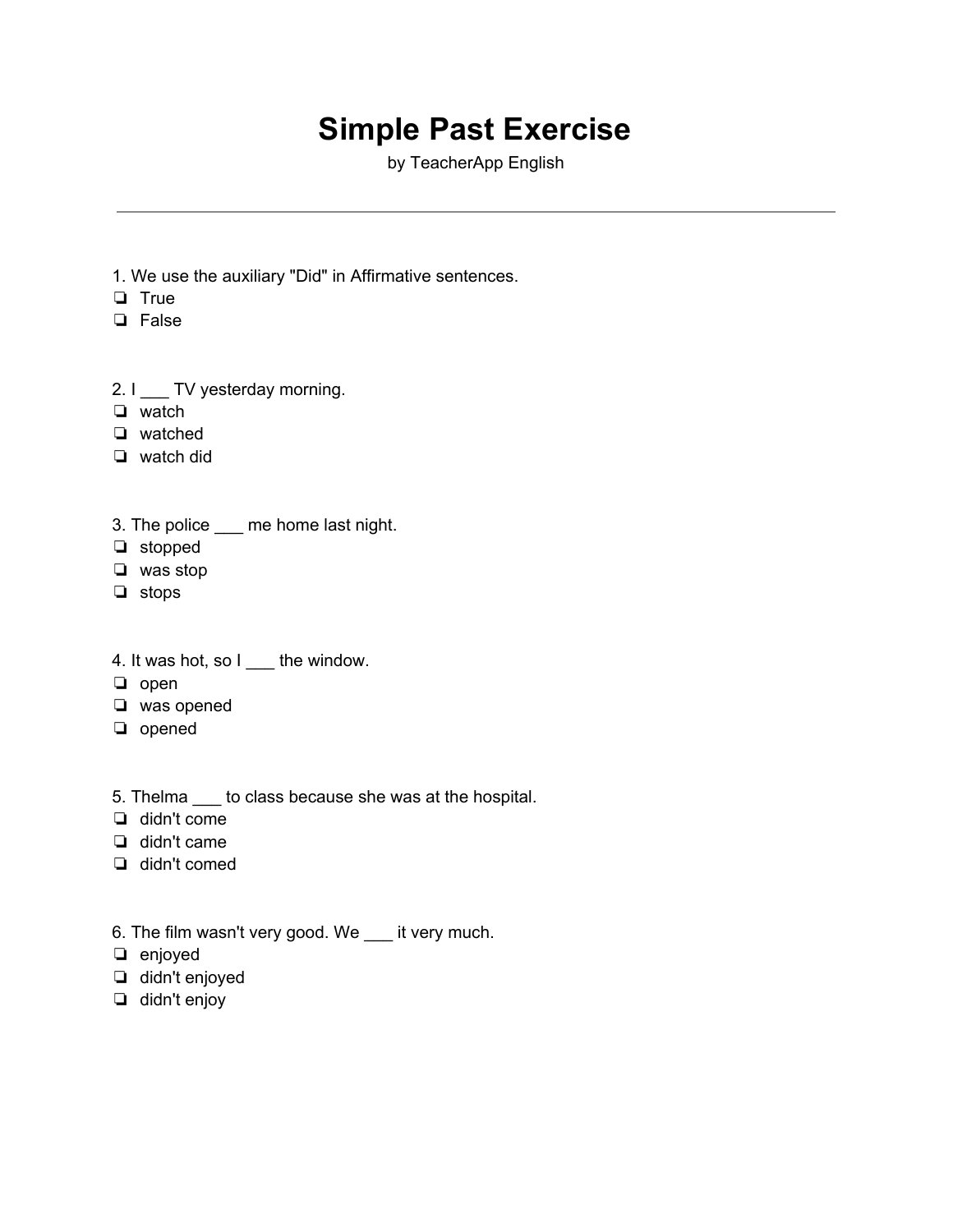7. In negative sentences, we can use either "Did Not" or its short form "Didn't".

❏ True

❏ False

- 8. I to the cinema three times last month.
- ❏ was
- ❏ go
- ❏ went
- 9. It was snowing yesterday. I \_\_\_ so cold!
- ❏ was
- ❏ did be
- ❏ didn't
- 10. Who \_\_\_ that car?
- ❏ buyed
- ❏ bought
- ❏ did buy
- 11. The bed was very uncomfortable. I \_\_\_ sleep.
- ❏ can't
- ❏ couldn't
- ❏ didn't can
- 12. Paul you were here.
- ❏ did know
- ❏ didn't know
- ❏ didn't knew
- 13. What \_\_\_ you \_\_\_ last Sunday?
- ❏ were/did
- ❏ do/did
- ❏ did/do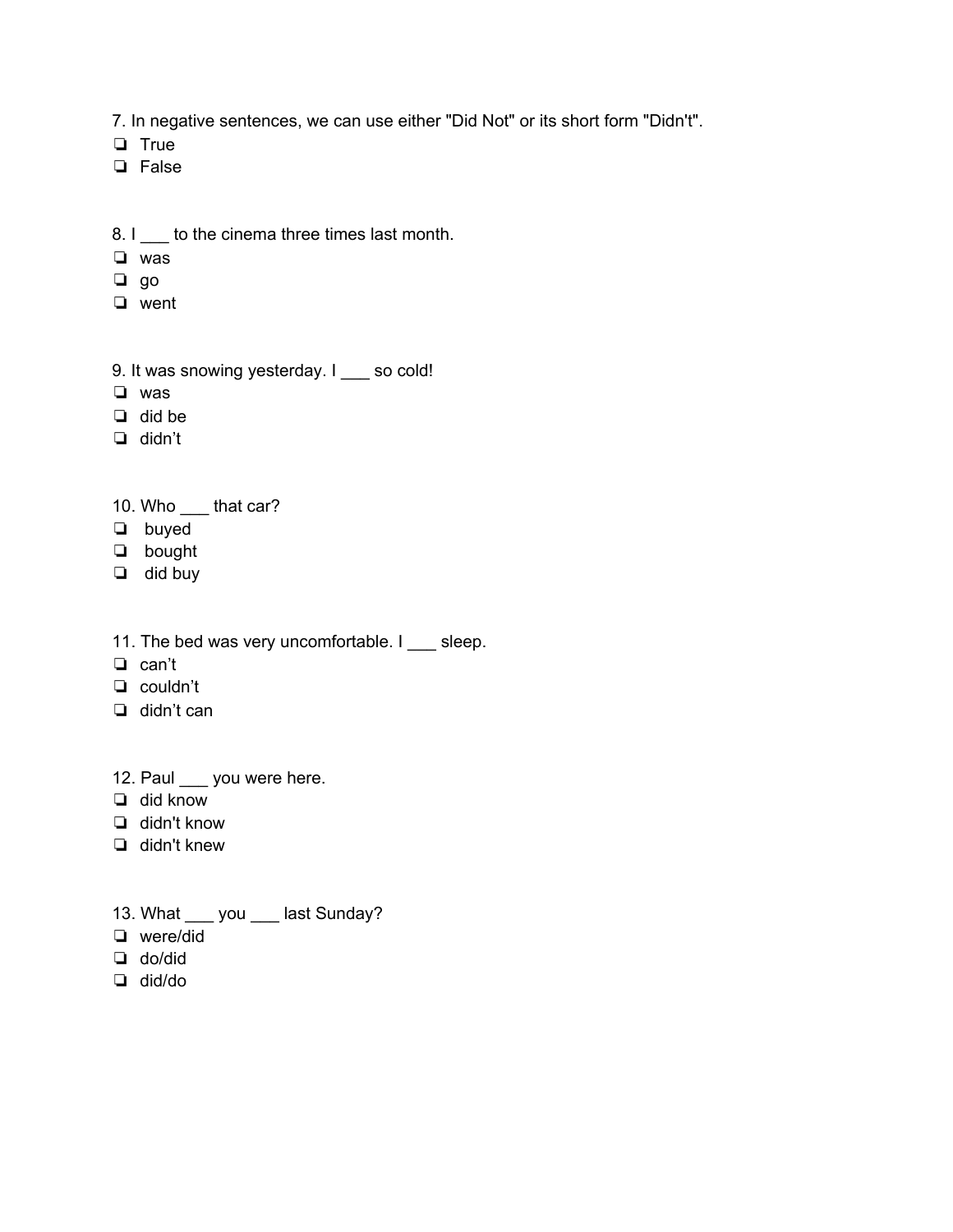- 14. Andy \_\_\_ his mother's watch.
- ❏ broke
- ❏ break
- ❏ breaked
- 15. Where did you \_\_\_ this book?
- ❏ find
- ❏ found
- ❏ was find

Correct Answers on final page.